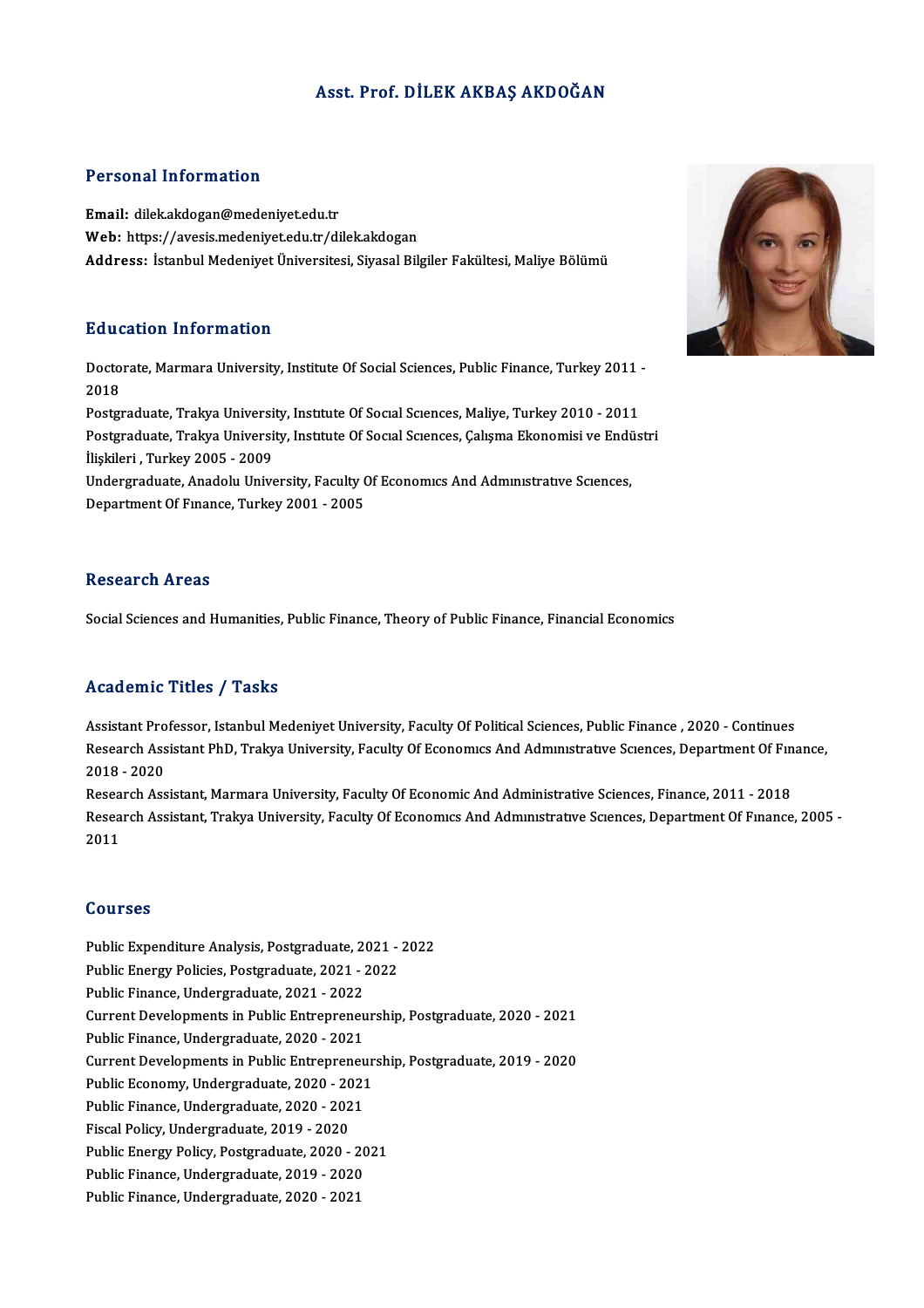#### Articles Published in Other Journals

- rticles Published in Other Journals<br>I. Yaşlılara Yönelik Sosyal Harcamalar: Türkiye ve AB Karşılaştırması<br>Akdoğan D.A Ace I denen<br>Yaşlılara Yör<br>Akdoğan D. A.<br>Manisa Celal B Yaşlılara Yönelik Sosyal Harcamalar: Türkiye ve AB Karşılaştırması<br>Akdoğan D. A.<br>Manisa Celal Bayar Üniversitesi Sosyal Bilimler Dergisi, vol.19, no.4, pp.335-361, 2021 (National Refreed University Akdoğan<br>Manisa C<br>Journal)<br>The Pre Manisa Celal Bayar Üniversitesi Sosyal Bilimler Dergisi, vol.19, no.4, pp.335-361, 2<br>Journal)<br>II. The Problematic of Taxing Bitcoin on The Axis of Regulations in Turkey<br>Seren Kurular G. Y., Aldežen D.A. Journal)<br>II. The Problematic of Taxing Bitcoin on The Axis of Regulations in Turkey<br>Şeren Kurular G.Y., Akdoğan D.A.
- The Problematic of Taxing Bitcoin on The Axis of Regulations in Turkey<br>Şeren Kurular G. Y. , Akdoğan D. A.<br>Türkiye'de Regülasyonlar Ekseninde Bitcoin'in Vergilendirilmesi Sorunsalı, vol.4, no.13, pp.929-941, 2018<br>(Beforeed Şeren Kurular G. Y. , Akdoğan D. A.<br>Türkiye'de Regülasyonlar Ekseninde Bitco<br>(Refereed Journals of Other Institutions)<br>Yonilanebilin Eneriide Kamu Bolitika Türkiye'de Regülasyonlar Ekseninde Bitcoin'in Vergilendir<br>(Refereed Journals of Other Institutions)<br>III. Yenilenebilir Enerjide Kamu Politikaları ve Türkiye<br>Periseu T. Akdağan D.A
- (Refereed Journals of Oth<br>**Yenilenebilir Enerjide**<br>Berksoy T., Akdoğan D. A.<br>Journal of Life Economics Berksoy T., Akdoğan D. A.<br>Journal of Life Economics , vol.5, no.3, pp.19-42, 2018 (Refereed Journals of Other Institutions)

#### Books&Book Chapters

ooks & Book Chapters<br>I. Enerji Sisteminde Küresel Dönüşüm: Yenilenebilir Enerji ve Kamu Politikaları<br>Akdoğan D.A ra 2001<br>Enerji Sistem<br>Akdoğan D. A.<br>Cari Viteberi <mark>Enerji Sisteminde Küresel</mark><br>Akdoğan D. A.<br>Gazi Kitabevi, İstanbul, 2021<br>Cavid 10 Süresinde Davre

Akdoğan D. A.<br>Gazi Kitabevi, İstanbul, 2021<br>II. Covid-19 Sürecinde Davranışsal İktisat Yaklaşımının Sağlık Politikalarına Uygulanması<br>Akdoğar D. A Gazi Kitabevi, İ<br>Covid-19 Sür<br>Akdoğan D. A.<br>in: Covid 10 İn

Akdoğan D. A.<br>in: Covid-19 İzdüşümünde Ekonomik, Sosyal ve Politik Yazılar , Gamze Yıldız Şeren, Editor, Gazi Kitabevi, Ankara, pp.1-27,2021 in: Covid-19 İzdüşümünde Ekonomik, Sosyal ve Politik Yazılar , Gamze Yıldız Şeren, Editor, Gazi Kitabevi<br>pp.1-27, 2021<br>III. Cryptocurrencies and Blockchain In 4th Industrial Revolution Process: Some Public Policy<br>Pessemmen

pp.1-27, 2021<br>Cryptocurrencies a<br>Recommendations<br>Altiežen D.A. Seren Cryptocurrencies and Blockchain In 4th<br>Recommendations<br>Akdoğan D.A. , Şeren Kurular G.Y. , Geyik O.<br>in: Clabalisation & Public Policy, Kaoru Nata

Recommendations<br>Akdoğan D. A. , Şeren Kurular G. Y. , Geyik O.<br>in: Globalisation & Public Policy , Kaoru Natsuda,Binhan Elif Yılmaz,Kozo Otsuka, Editor, IJOPEC Publication,<br>Landan, nn 79,92, 2019 Akdoğan D. A. , Şeren Kui<br>in: Globalisation & Public<br>London, pp.79-92, 2019<br>Yonilonabilir Enorii: E in: Globalisation & Public Policy , Kaoru Natsuda,Binhan Elif Yılı<br>London, pp.79-92, 2019<br>IV. Yenilenebilir Enerji: Engeller Karşısında Devlet Desteği

London, pp.79<br>**Yenilenebilir**<br>Akdoğan D. A.<br>in: 21 VV Perci Akdoğan D. A.<br>in: 21.YY Perspektifinden Kamu Politikalarını Düşünmek, Turgay Berksoy,Gamze Yıldız Şeren Kurular, Editor, Ekin Yayınevi, Bursa, pp.61-80, 2019

### in: 21.YY Perspektifinden Kamu Politikalarını Düşünmek, Turgay Berksoy,Gamze Yıldız Şeren Kuru<br>Yayınevi, Bursa, pp.61-80, 2019<br>V. Key Topic that Remains in the Shadow in the Public Finance Books: Collective Benefit<br>Frdoğdu Yayınevi, Bursa, pp.61-80, 2019<br>**Key Topic that Remains in the Shad<br>Erdoğdu M. M. , Akdoğan D. A. , Yaşar B.<br>in: Contemporew: Studies in Social Econ** Key Topic that Remains in the Shadow in the Public Finance Books: Collective Benefit<br>Erdoğdu M. M. , Akdoğan D. A. , Yaşar B.<br>in: Contemporary Studies in Social, Economic Financial Analysis, Sadullah Çelik,Osman Küçükahmet

Erdoğdu M. M. , Akdoğan D. A. , Yaşar B.<br>in: Contemporary Studies in Social, Economic Financial Analys<br>Dobreva, Editor, IJOPEC Publication, London, pp.19-43, 2017<br>The European Union Benewable Energy Policy in: Contemporary Studies in Social, Economic Financia<br>Dobreva, Editor, IJOPEC Publication, London, pp.19-4<br>VI. The European Union Renewable Energy Policy

## Dobreva, Editor, IJOPEC Publication, London, pp.19-43, 2017<br>The European Union Renewable Energy Policy<br>Akdoğan D. A.

The European Union Renewable Energy Policy<br>Akdoğan D. A.<br>in: Social and Economic Perspectives on Sustainability, M. Mustafa Erdoğdu,Aslı Yüksel Mermod Olcay,Bige Aşkun<br>Yıldınım Editor HOBEC Bubligation London nn 39,50,2016 Akdoğan D. A.<br>in: Social and Economic Perspectives on Sustainability, M. Mu<br>Yıldırım, Editor, IJOPEC Publication, London, pp.39-50, 2016<br>Türkiye'de Yapilenebilir Eneriive Vänelik Tesviklerde in: Social and Economic Perspectives on Sustainability, M. Mustafa Erdoğdu,Aslı Y<br>Yıldırım, Editor, IJOPEC Publication, London, pp.39-50, 2016<br>VII. Türkiye'de Yenilenebilir Enerjiye Yönelik Teşviklerdeki Son Gelişmeler<br>Ald

# Yıldırım, Edito<br><mark>Türkiye'de Y</mark><br>Akdoğan D. A.<br>in: Political Ecc

Türkiye'de Yenilenebilir Enerjiye Yönelik Teşviklerdeki Son Gelişmeler<br>Akdoğan D. A.<br>in: Political Economy of Taxation, Murat Aydın,S. Sami Tan, Editor, IJOPEC Publication , London, pp.151-165, 2016<br>Environmental and Econo

### Akdoğan D. A.<br>in: Political Economy of Taxation, Murat Aydın,S. Sami Tan, Editor, IJOPEC Publication , London, pp.151-165, 20<br>VIII. Environmental and Economic Impacts of Wave Energy: Some Public Policy Recommendations in: Political Economy of Taxati<br>Environmental and Econor<br>Implementation in Turkey Environmental and<br>Implementation in 1<br>Akar S., Akdoğan D. A.<br>in: Handbook of Besse I<mark>mplementation in Turkey</mark><br>Akar S., Akdoğan D. A.<br>in: Handbook of Research on Green Economic Development Initiatives and Strategies, M. Mustafa

Erdoğdu,Thankom Arun,Imran Habib Ahmad, Editor, IGI Global Publication, Pennsylvania, pp.285-309, 2016